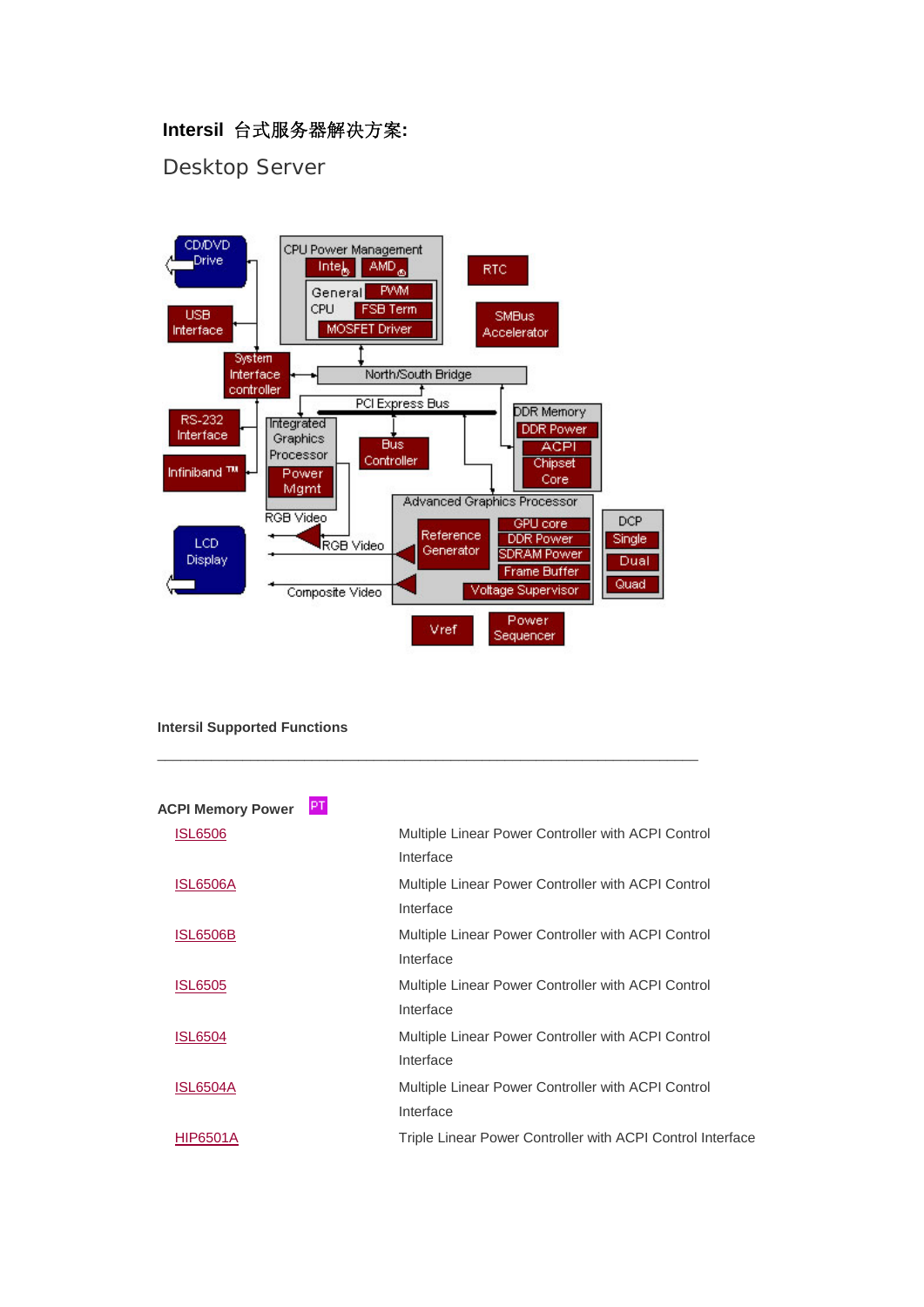| PT.<br><b>Bus Controller</b>      |                                                                                                                   |
|-----------------------------------|-------------------------------------------------------------------------------------------------------------------|
| <b>ISL8102</b>                    | Two-Phase Buck PWM Controller with High Current<br><b>Integrated MOSFET Drivers</b>                               |
| <u>ISL8103</u>                    | Three-Phase Buck PWM Controller with High Current                                                                 |
|                                   | Integrated MOSFET Drivers                                                                                         |
| <b>ISL6308</b>                    | Three-Phase Buck PWM Controller with High Current<br><b>Integrated MOSFET Drivers</b>                             |
| <b>ISL6310</b>                    | Two-Phase Buck PWM Controller with High Current<br><b>Integrated MOSFET Drivers</b>                               |
| <b>ISL6563</b>                    | Two-Phase Multiphase Buck PWM Controller with<br><b>Integrated MOSFET Drivers</b>                                 |
| <b>ISL6520A</b>                   | Single Synchronous Buck Pulse-Width Modulation (PWM)<br>controller ISL6520A                                       |
| PT<br><b>Composite Video Amps</b> |                                                                                                                   |
| EL8100                            | 200MHz Rail-to-Rail Amplifiers                                                                                    |
| EL5144                            | 100MHz Single-Supply Rail-to-Rail Amplifiers                                                                      |
| PT.<br><b>MOSFET Drivers</b>      |                                                                                                                   |
| <b>ISL6609A</b>                   | Synchronous Rectified MOSFET Driver                                                                               |
| <b>ISL6609</b>                    | Synchronous Rectified MOSFET Driver                                                                               |
| <b>ISL6614</b>                    | Dual Advanced Synchronous Rectified Buck MOSFET<br><b>Drivers with Protection Features</b>                        |
| <b>ISL6612</b>                    | Advanced Synchronous Rectified Buck MOSFET Drivers<br>with Protection Features                                    |
| <b>ISL6613</b>                    | Advanced Synchronous Rectified Buck MOSFET Drivers<br>with Protection Features                                    |
| <b>ISL6608</b>                    | Synchronous Rectified MOSFET Driver                                                                               |
| <u>ISL6605</u>                    | Synchronous Rectified MOSFET Driver                                                                               |
| PT<br><b>CPU Power (AMD)</b>      |                                                                                                                   |
| <b>ISL6566</b>                    | Three-Phase Buck PWM Controller with Integrated<br>MOSFET Drivers for VRM9, VRM10, and AMD Hammer<br>Applications |
| <b>ISL6614A</b>                   | Dual Advanced Synchronous Rectified Buck MOSFET<br>Drivers with Pre-POR OVP                                       |
| <b>ISL6612A</b>                   | Advanced Synchronous Rectified Buck MOSFET Drivers<br>with Pre-POR OVP                                            |
| <b>ISL6613A</b>                   | Advanced Synchronous Rectified Buck MOSFET Drivers<br>with Pre-POR OVP                                            |
| <b>ISL6209</b>                    | High Voltage Synchronous Rectified Buck MOSFET Driver                                                             |
| <u>ISL6563</u>                    | Two-Phase Multiphase Buck PWM Controller with                                                                     |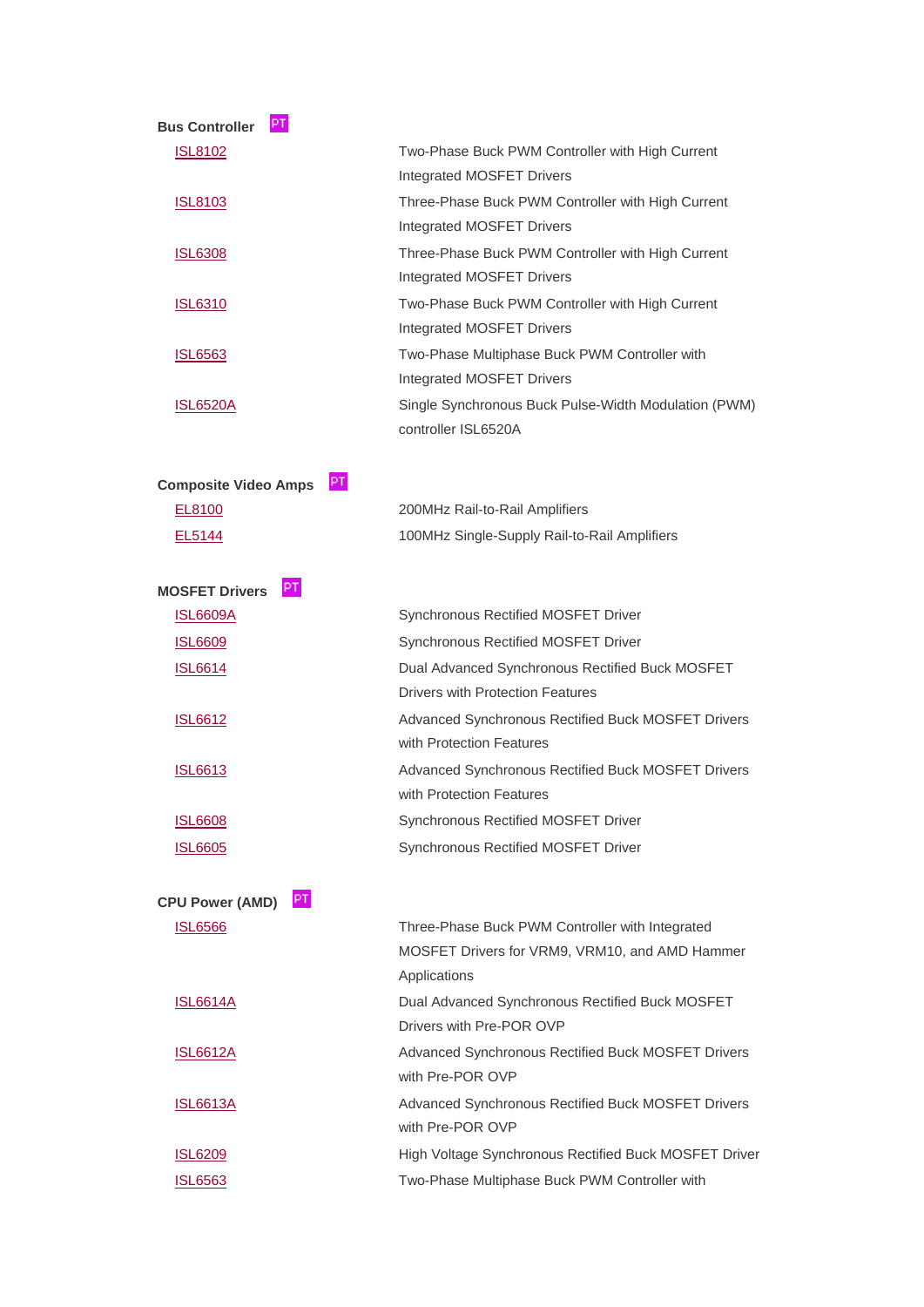|                                | Integrated MOSFET Drivers                                                                                                                     |
|--------------------------------|-----------------------------------------------------------------------------------------------------------------------------------------------|
| <u>ISL6569A</u>                | 2 Phase Buck PWM Controller                                                                                                                   |
| <u>ISL6559</u>                 | Multiphase PWM Controller                                                                                                                     |
| <b>ISL6569</b>                 | 2 Phase Multiphase Buck PWM Controller                                                                                                        |
| <b>ISL6566A</b>                | Three-Phase Buck PWM Controller with Two Integrated<br>MOSFET Drivers and One External Driver Signal                                          |
| <b>ISL6592</b>                 | 6-Phase Digital Multiphase Controller                                                                                                         |
| <u>ISL6596</u>                 | Synchronous Rectified MOSFET Driver                                                                                                           |
| PT<br><b>CPU Power (Intel)</b> |                                                                                                                                               |
| <u>ISL6306</u>                 | 4-Phase PWM Controller with 8-Bit DAC Code Capable of                                                                                         |
|                                | Precision R <sub>DS(ON)</sub> or DCR Differential Current Sensing                                                                             |
| <u>ISL6307</u>                 | 6-Phase PWM Controller with 8 Bit VID Code Capable of                                                                                         |
|                                | Precision R <sub>DS(ON)</sub> or DCR Differential Current                                                                                     |
| <b>ISL6307A</b>                | Ultra-high bandwidth 6-Phase PWM Controller with 8 Bit                                                                                        |
|                                | VID Code Capable of Precision R <sub>DS(ON)</sub> or DCR Differential<br><b>Current Sensing</b>                                               |
| <b>ISL6307B</b>                | 6-Phase VR11 PWM Controller with 8-Bit VID Code                                                                                               |
|                                | Capable of Precision R <sub>DS(ON)</sub> or DCR Differential Current<br>Sensing for Applications in Which Supply Voltage is Higher<br>than 5V |
| <b>ISL6566A</b>                | Three-Phase Buck PWM Controller with Two Integrated                                                                                           |
|                                | MOSFET Drivers and One External Driver Signal                                                                                                 |
| <u>ISL6568</u>                 | Two-Phase Buck PWM Controller with Integrated MOSFET<br>Drivers for VRM9, VRM10, and AMD Hammer Applications                                  |
| <b>ISL6566</b>                 | Three-Phase Buck PWM Controller with Integrated<br>MOSFET Drivers for VRM9, VRM10, and AMD Hammer<br>Applications                             |
| <u>ISL6614A</u>                | Dual Advanced Synchronous Rectified Buck MOSFET<br>Drivers with Pre-POR OVP                                                                   |
| <b>ISL6612A</b>                | Advanced Synchronous Rectified Buck MOSFET Drivers<br>with Pre-POR OVP                                                                        |
| <u>ISL6613A</u>                | Advanced Synchronous Rectified Buck MOSFET Drivers<br>with Pre-POR OVP                                                                        |
| <b>ISL6564</b>                 | Multiphase PWM Controller with Linear 6-bit DAC Capable<br>of Precision rDS(ON) or DCR Differential Current Sensing                           |
| <b>ISL6209</b>                 | High Voltage Synchronous Rectified Buck MOSFET Driver                                                                                         |
| <u>ISL6565B</u>                | Multiphase PWM Controller with Precision rDS(ON) or DCR                                                                                       |
|                                | Current Sensing for VR10.X Application                                                                                                        |
| <u>ISL6565A</u>                | Multiphase PWM Controller with Precision rDS(ON) or DCR                                                                                       |
|                                | Current Sensing for VR10.X Application                                                                                                        |
| <u>ISL6590</u>                 | Digital Multiphase PWM Controller for Core-Voltage                                                                                            |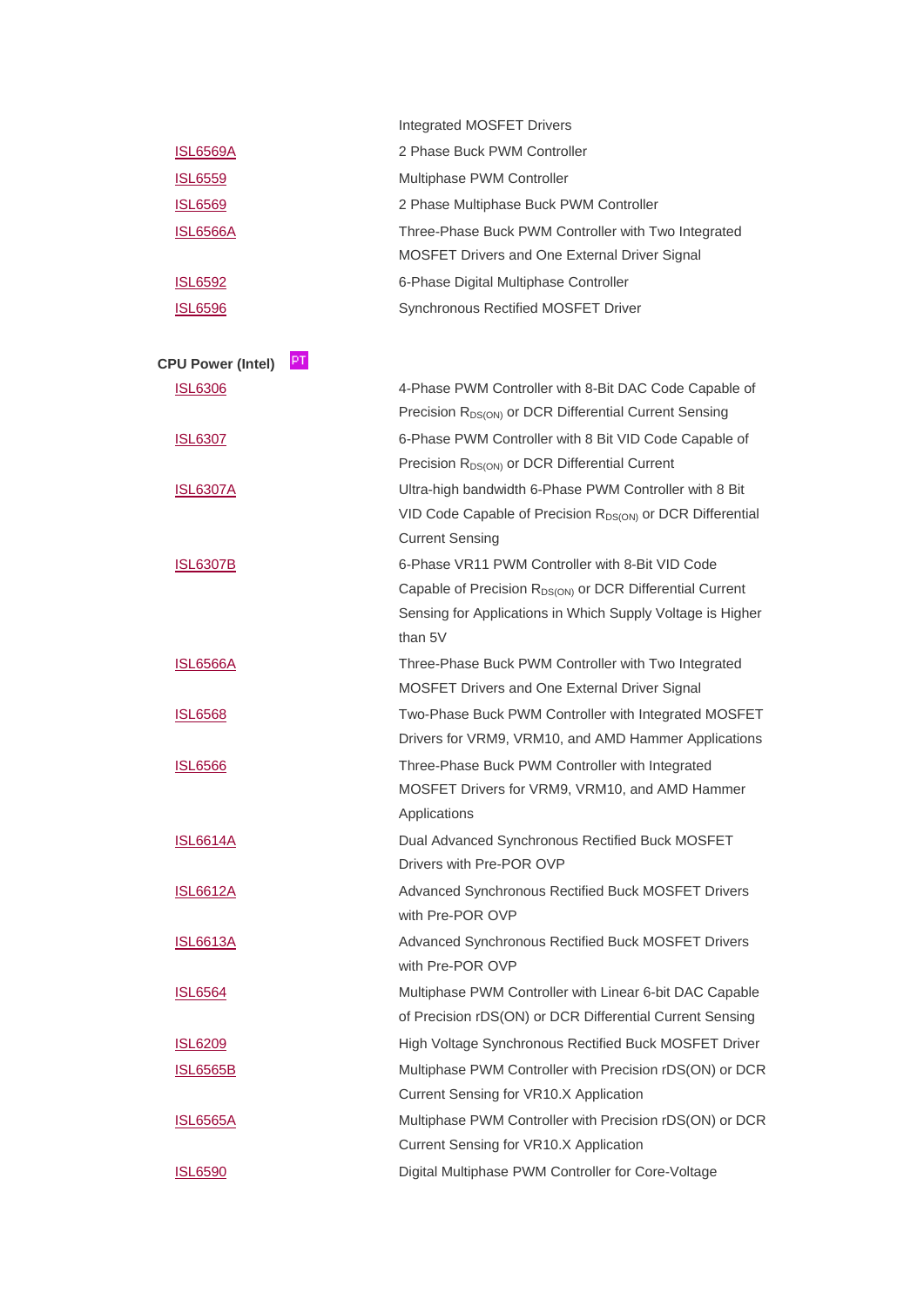|                                  | Regulation                                              |
|----------------------------------|---------------------------------------------------------|
| <b>ISL6580</b>                   | <b>Integrated Power Stage</b>                           |
| <b>ISL6561</b>                   | Multiphase PWM Controller with Precision Rds, On or DCR |
|                                  | <b>Current Sensing</b>                                  |
| <u>ISL6556A</u>                  | Optimized Multi-Phase Controller with 6-Bit DAC for     |
|                                  | <b>VR10.X Applications</b>                              |
| <b>ISL6556B</b>                  | Optimized Multiphase PWM Controller with 6-Bit DAC and  |
|                                  | Programmable Internal Temperature Compensation for      |
|                                  | VR10.X Application                                      |
| <b>ISL6554</b>                   | Microprocessor CORE Voltage Regulator 2-4 Phase Buck    |
|                                  | <b>PWM Controller</b>                                   |
| <b>ISL6592</b>                   | 6-Phase Digital Multiphase Controller                   |
| <b>ISL6595</b>                   | Digital Multiphase Controller                           |
| <b>ISL6596</b>                   | Synchronous Rectified MOSFET Driver                     |
|                                  |                                                         |
| PT<br><b>CPU FSB Termination</b> |                                                         |
| <b>ISL6522B</b>                  | Buck and Synchronous Rectifier Pulse-Width Modulator    |
|                                  | (PWM) Controller                                        |
| <b>ISL6522A</b>                  | Buck and Synchronous Rectifier Pulse-Width Modulator    |
|                                  | (PWM) Controller                                        |
| <b>ISL6522</b>                   | Buck and Synchronous Rectifier Pulse-Width Modulator    |
|                                  | (PWM) Controller                                        |
| <b>ISL6520</b>                   | Single Synchronous Buck Pulse-Width Modulation (PWM)    |
|                                  | Controller                                              |
| <b>ISL6520A</b>                  | Single Synchronous Buck Pulse-Width Modulation (PWM)    |

| PT<br><b>CPU PWMs</b> |                                                                                       |
|-----------------------|---------------------------------------------------------------------------------------|
| <b>ISL9502</b>        | Two-Phase PWM Controller for Graphics Processor Units<br>(GPU)                        |
| <b>ISL6567</b>        | Multipurpose Two-Phase Buck PWM Controller with<br>Integrated MOSFET Drivers          |
| <b>ISL8102</b>        | Two-Phase Buck PWM Controller with High Current<br><b>Integrated MOSFET Drivers</b>   |
| <u>ISL8103</u>        | Three-Phase Buck PWM Controller with High Current<br>Integrated MOSFET Drivers        |
| <b>ISL8101</b>        | Two-Phase Multiphase Buck PWM Controller with<br><b>Integrated MOSFET Drivers</b>     |
| <u>ISL9500</u>        | Precision Multi-Phase Buck PWM Controller                                             |
| <b>ISL6308</b>        | Three-Phase Buck PWM Controller with High Current<br><b>Integrated MOSFET Drivers</b> |
| <b>ISL6310</b>        | Two-Phase Buck PWM Controller with High Current                                       |

controller ISL6520A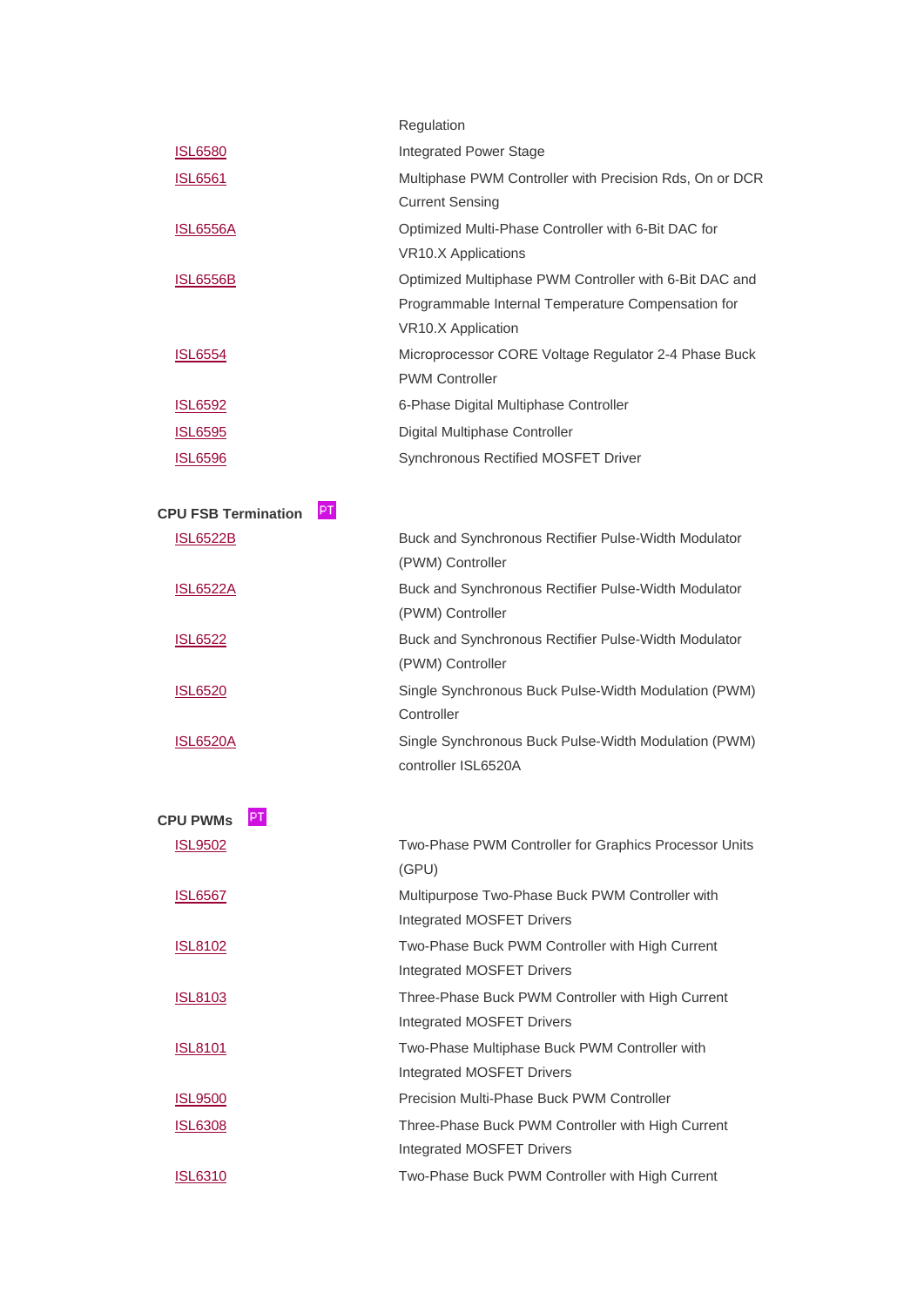|                 | <b>Integrated MOSFET Drivers</b>                     |
|-----------------|------------------------------------------------------|
| <b>ISL6232</b>  | High Efficiency System Power Supply Controller for   |
|                 | <b>Notebook Computers</b>                            |
| EL7536          | Monolithic 1A Step-Down Regulator                    |
| <b>ISL6563</b>  | Two-Phase Multiphase Buck PWM Controller with        |
|                 | <b>Integrated MOSFET Drivers</b>                     |
| <b>ISL6520</b>  | Single Synchronous Buck Pulse-Width Modulation (PWM) |
|                 | Controller                                           |
| <b>ISL6520A</b> | Single Synchronous Buck Pulse-Width Modulation (PWM) |
|                 | controller ISL6520A                                  |
| <b>HIP6521</b>  | <b>PWM and Triple Linear Power Controller</b>        |

| PT.<br><b>DDR Memory Power</b> |                                                        |
|--------------------------------|--------------------------------------------------------|
| <b>ISL8102</b>                 | Two-Phase Buck PWM Controller with High Current        |
|                                | <b>Integrated MOSFET Drivers</b>                       |
| <b>ISL8103</b>                 | Three-Phase Buck PWM Controller with High Current      |
|                                | <b>Integrated MOSFET Drivers</b>                       |
| <b>ISL6308</b>                 | Three-Phase Buck PWM Controller with High Current      |
|                                | <b>Integrated MOSFET Drivers</b>                       |
| <b>ISL6310</b>                 | Two-Phase Buck PWM Controller with High Current        |
|                                | <b>Integrated MOSFET Drivers</b>                       |
| <b>ISL6548</b>                 | ACPI Regulator/Controller for Dual Channel DDR Memory  |
|                                | <b>Systems</b>                                         |
| <b>ISL6548A</b>                | ACPI Regulator/Controller for Dual Channel DDR Memory  |
|                                | Systems                                                |
| <b>ISL6539</b>                 | Wide Input Range Dual PWM Controller with DDR Option   |
| <b>ISL6537A</b>                | ACPI Regulator/Controller for Dual Channel DDR Memory  |
|                                | <b>Systems</b>                                         |
| <b>ISL6537</b>                 | ACPI Regulator/Controller for Dual Channel DDR Memory  |
|                                | <b>Systems</b>                                         |
| <b>ISL6532</b>                 | ACPI Regulator/Controller for Dual Channel DDR Memory  |
|                                | Systems                                                |
| <b>ISL6532A</b>                | 3-in-1 ACPI Regulator/Controller for Dual Channel DDR  |
|                                | and DDR2 Memory Systems                                |
|                                |                                                        |
| PT<br><b>GPU Core Power</b>    |                                                        |
| <b>ISL6263</b>                 | 5-Bit VID Single-Phase Graphics Core Voltage Regulator |
| <b>ISL6592</b>                 | 6-Phase Digital Multiphase Controller                  |

| <b>Synchronous Rectified MOSFET Driver</b> |  |  |
|--------------------------------------------|--|--|
|                                            |  |  |

[ISL6595](http://www.intersil.com/products/deviceinfo.asp?pn=ISL6595) Digital Multiphase Controller

**[ISL6596](http://www.intersil.com/products/deviceinfo.asp?pn=ISL6596)** 

 [ISL6566A](http://www.intersil.com/products/deviceinfo.asp?pn=ISL6566A) Three-Phase Buck PWM Controller with Two Integrated MOSFET Drivers and One External Driver Signal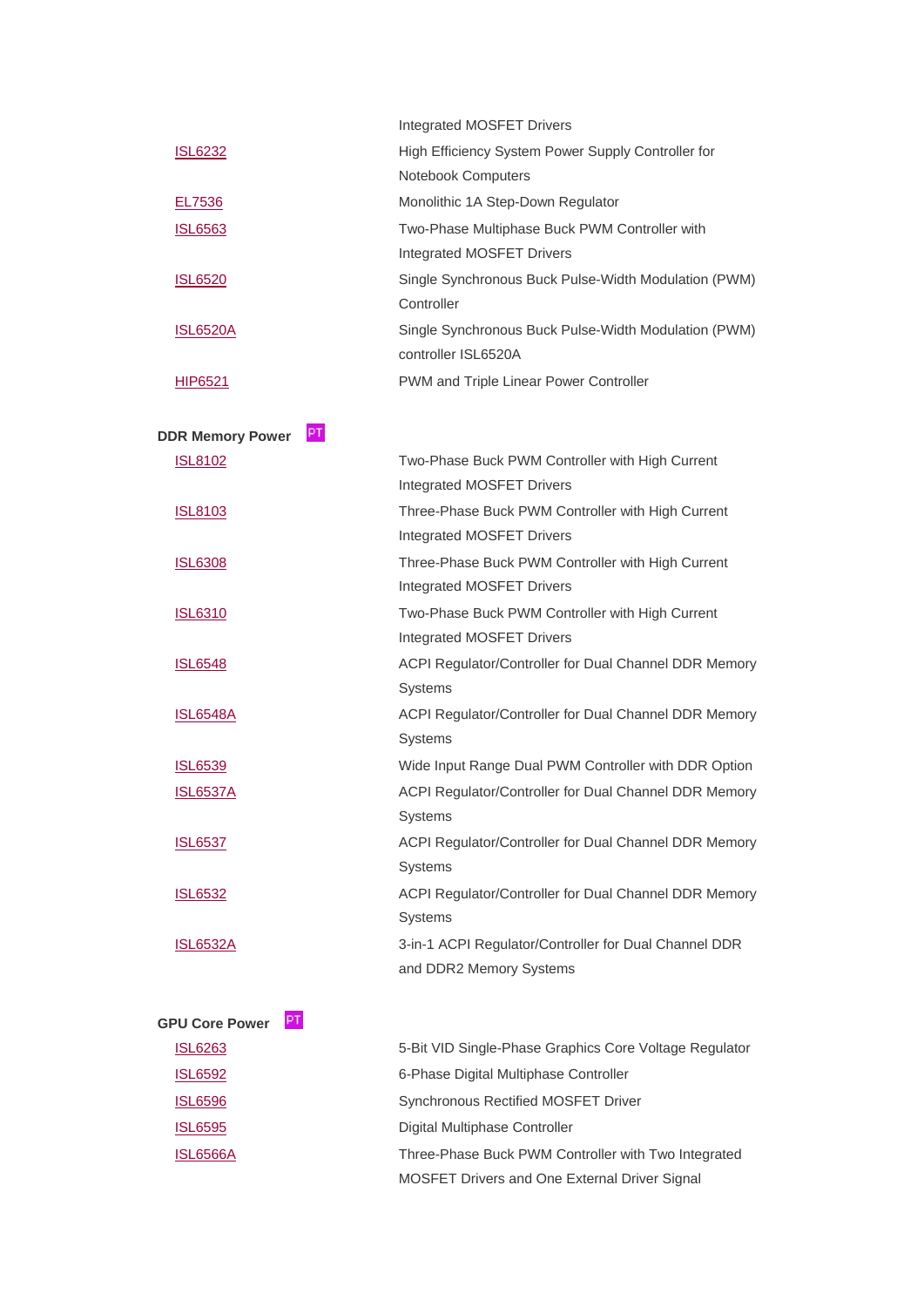| <b>ISL6269</b>  | Single Phase PWM Controller for Mobile Graphical       |
|-----------------|--------------------------------------------------------|
|                 | Processing Unit (GPU)                                  |
| <b>ISL6568</b>  | Two-Phase Buck PWM Controller with Integrated MOSFET   |
|                 | Drivers for VRM9, VRM10, and AMD Hammer Applications   |
| <u>ISL6614A</u> | Dual Advanced Synchronous Rectified Buck MOSFET        |
|                 | Drivers with Pre-POR OVP                               |
| <b>ISL6612A</b> | Advanced Synchronous Rectified Buck MOSFET Drivers     |
|                 | with Pre-POR OVP                                       |
| <b>ISL6613A</b> | Advanced Synchronous Rectified Buck MOSFET Drivers     |
|                 | with Pre-POR OVP                                       |
| <b>ISL6549</b>  | Single 12V Input Supply Dual Regulator - Synchronous   |
|                 | Rectified Buck PWM and Linear Power Controller         |
| <u>ISL6539</u>  | Wide Input Range Dual PWM Controller with DDR Option   |
| <b>ISL6209</b>  | High Voltage Synchronous Rectified Buck MOSFET Driver  |
| <b>ISL6522B</b> | Buck and Synchronous Rectifier Pulse-Width Modulator   |
|                 | (PWM) Controller                                       |
| <b>ISL6534</b>  | Dual PWM with Linear                                   |
| <b>ISL6563</b>  | Two-Phase Multiphase Buck PWM Controller with          |
|                 | Integrated MOSFET Drivers                              |
| <u>ISL6522A</u> | Buck and Synchronous Rectifier Pulse-Width Modulator   |
|                 | (PWM) Controller                                       |
| <b>ISL6569A</b> | 2 Phase Buck PWM Controller                            |
| <b>ISL6559</b>  | Multiphase PWM Controller                              |
| <b>ISL6529</b>  | Dual Regulator Synchronous Rectified Buck PWM and      |
|                 | <b>Linear Power Controller</b>                         |
| <b>ISL6528</b>  | Dual Regulator - Standard Buck PWM and Linear Power    |
|                 | Controller                                             |
| <b>ISL6558</b>  | Multi-Purpose Precision Multiphase PWM Controller With |
|                 | <b>Optional Active Voltage Positioning</b>             |
| <b>ISL6522</b>  | Buck and Synchronous Rectifier Pulse-Width Modulator   |
|                 | (PWM) Controller                                       |
| <b>HIP6012</b>  | Buck and Synchronous-Rectifier Pulse-Width Modulator   |
|                 | (PWM) Controller                                       |

### **GPU Memory Power**

| <b>GPU DDR Memory Power</b> | PT. |                                                      |
|-----------------------------|-----|------------------------------------------------------|
| <b>ISL6539</b>              |     | Wide Input Range Dual PWM Controller with DDR Option |
| <b>ISL6522B</b>             |     | Buck and Synchronous Rectifier Pulse-Width Modulator |
|                             |     | (PWM) Controller                                     |
| <b>ISL6534</b>              |     | Dual PWM with Linear                                 |
| <b>ISL6522A</b>             |     | Buck and Synchronous Rectifier Pulse-Width Modulator |
|                             |     | (PWM) Controller                                     |
|                             |     |                                                      |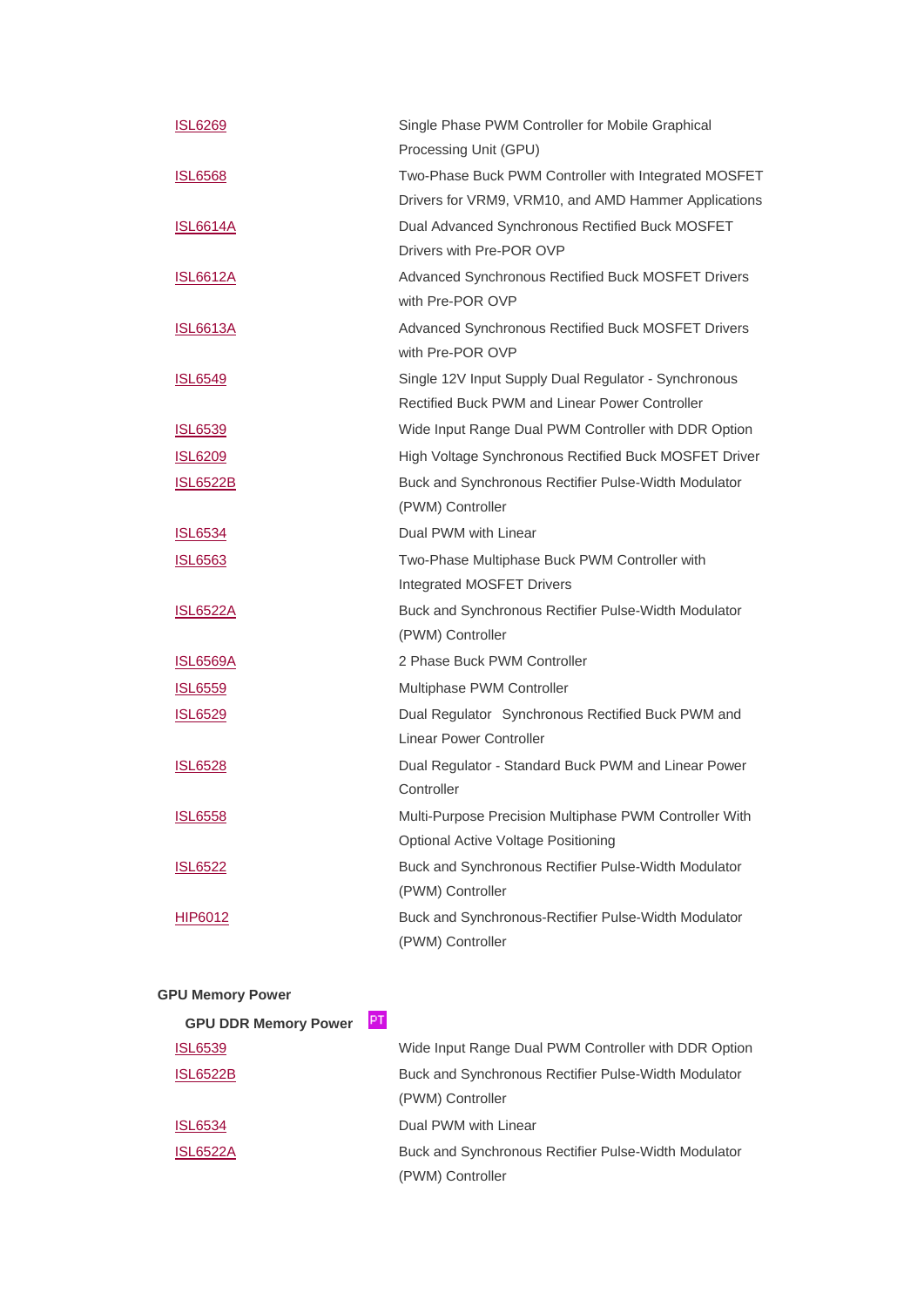| <b>ISL6522</b>                              | Buck and Synchronous Rectifier Pulse-Width Modulator                         |
|---------------------------------------------|------------------------------------------------------------------------------|
|                                             | (PWM) Controller                                                             |
| PT.<br><b>GPU SDRAM Memory Power</b>        |                                                                              |
| <b>ISL6528</b>                              | Dual Regulator - Standard Buck PWM and Linear Power<br>Controller            |
| <b>ISL6529</b>                              | Dual Regulator Synchronous Rectified Buck PWM and<br>Linear Power Controller |
| PT<br><b>GPU Frame Buffer</b>               |                                                                              |
| <b>ISL6529</b>                              | Dual Regulator Synchronous Rectified Buck PWM and                            |
|                                             | <b>Linear Power Controller</b>                                               |
| <b>ISL6534</b>                              | Dual PWM with Linear                                                         |
| <b>GPU Programmable Reference Generator</b> | PT                                                                           |
| EL5126                                      | 8-Channel TFT-LCD Reference Voltage Generator                                |
| EL5525                                      | 18-Channel TFT-LCD Reference Voltage Generator                               |
| EL5825                                      | 8-Channel TFT-LCD Reference Voltage Generator                                |

| PT.<br><b>GPU Voltage Supervisor</b> |                                                                |
|--------------------------------------|----------------------------------------------------------------|
| <b>ISL88031</b>                      | Quintuple Voltage Monitor                                      |
| <b>ISL88021</b>                      | Triple Voltage Monitor with Adjustable Power-On Reset and      |
|                                      | Undervoltage/Overvoltage Monitoring Capability                 |
| <b>ISL88022</b>                      | Triple Voltage Monitor with Adjustable Power-On Reset and      |
|                                      | Undervoltage/Overvoltage Monitoring Capability                 |
| <u>ISL88011</u>                      | 5-Pin Voltage Supervisors with Adjustable Power-On             |
|                                      | Reset, Dual Voltage Monitoring or Watchdog Timer<br>Capability |
| <b>ISL88011</b>                      | 5-Pin Voltage Supervisors with Adjustable Power-On             |
|                                      | Reset, Dual Voltage Monitoring or Watchdog Timer               |
|                                      | Capability                                                     |
| <b>ISL88012</b>                      | 5-Pin Voltage Supervisors with Adjustable Power-On             |
|                                      | Reset, Dual Voltage Monitoring or Watchdog Timer               |
|                                      | Capability                                                     |
| <b>ISL88012</b>                      | 5-Pin Voltage Supervisors with Adjustable Power-On             |
|                                      | Reset, Dual Voltage Monitoring or Watchdog Timer               |
|                                      | Capability                                                     |
| <b>ISL88013</b>                      | 5-Pin Voltage Supervisors with Adjustable Power-On             |
|                                      | Reset, Dual Voltage Monitoring or Watchdog Timer               |
|                                      | Capability                                                     |
| <b>ISL88013</b>                      | 5-Pin Voltage Supervisors with Adjustable Power-On             |
|                                      | Reset, Dual Voltage Monitoring or Watchdog Timer               |
|                                      | Capability                                                     |
|                                      |                                                                |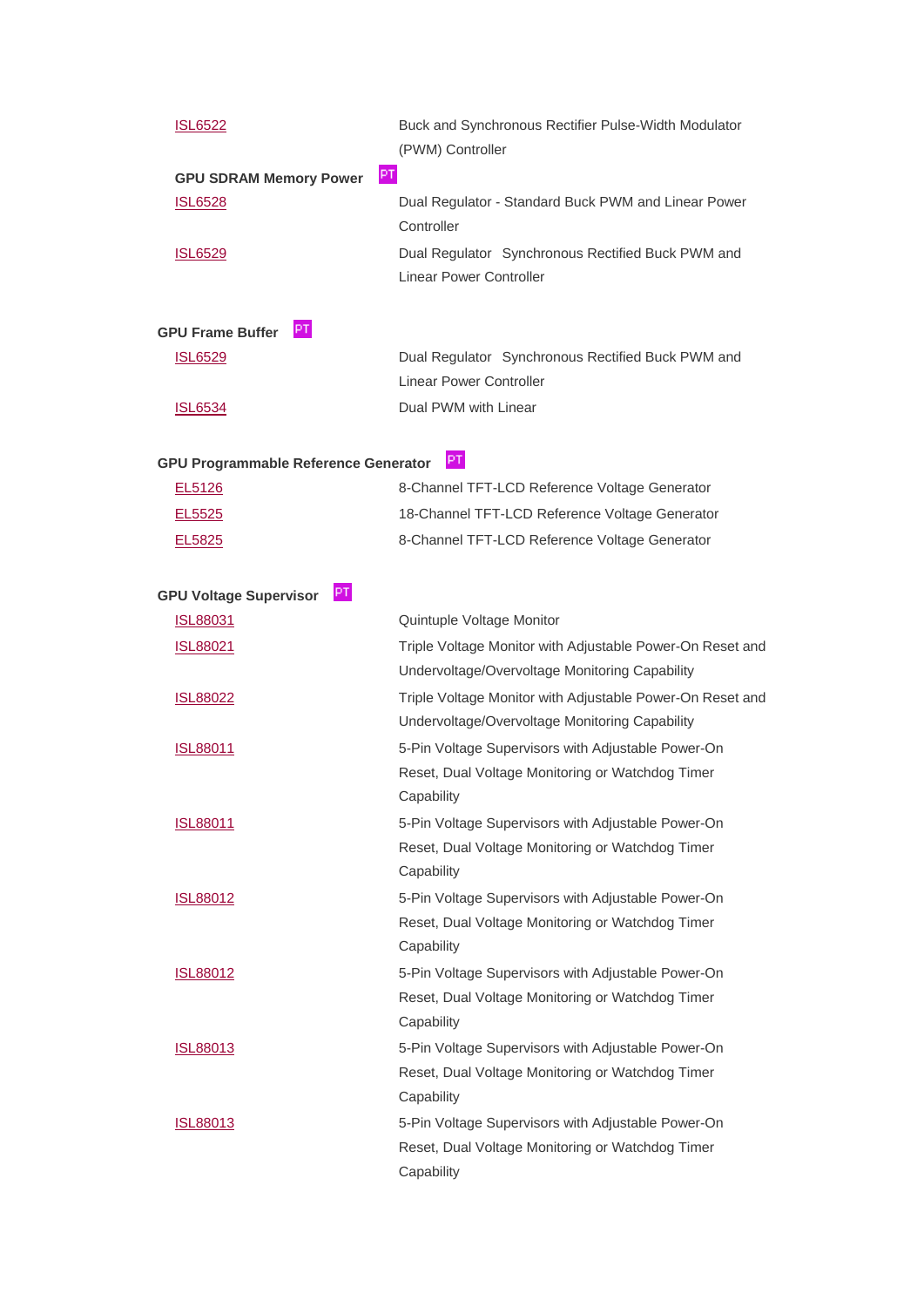| <b>ISL88708</b>         | 5P Supervisor with Watchdog Timer, Power-Fail      |
|-------------------------|----------------------------------------------------|
|                         | Comparator, Manual Reset and Adjustable Power-On   |
|                         | Reset                                              |
| <b>ISL88041</b>         | Quad Voltage Monitor with Enable Feature           |
| <b>ISL6592</b>          | 6-Phase Digital Multiphase Controller              |
| <b>ISL8102</b>          | Two-Phase Buck PWM Controller with High Current    |
|                         | <b>Integrated MOSFET Drivers</b>                   |
| <b>ISL8103</b>          | Three-Phase Buck PWM Controller with High Current  |
|                         | <b>Integrated MOSFET Drivers</b>                   |
| <b>ISL6596</b>          | Synchronous Rectified MOSFET Driver                |
| <b>ISL6595</b>          | Digital Multiphase Controller                      |
| <b>ISL6536A</b>         | Four Channel Supervisory IC                        |
| <b>ISL6536</b>          | Four Channel Supervisory IC                        |
| <b>ISL88014</b>         | 5-Pin Voltage Supervisors with Adjustable Power-On |
|                         | Reset, Dual Voltage Monitoring or Watchdog Timer   |
|                         | Capability                                         |
| <b>ISL88014</b>         | 5-Pin Voltage Supervisors with Adjustable Power-On |
|                         | Reset, Dual Voltage Monitoring or Watchdog Timer   |
|                         | Capability                                         |
| <b>ISL88015</b>         | 5-Pin Voltage Supervisors with Adjustable Power-On |
|                         | Reset, Dual Voltage Monitoring or Watchdog Timer   |
|                         | Capability                                         |
| <b>ISL88015</b>         | 5-Pin Voltage Supervisors with Adjustable Power-On |
|                         | Reset, Dual Voltage Monitoring or Watchdog Timer   |
|                         | Capability                                         |
|                         |                                                    |
| PТ<br><b>InfiniBand</b> |                                                    |

**InfiniBand**

[ISL6160](http://www.intersil.com/products/deviceinfo.asp?pn=ISL6160) InfiniBand +12V Bulk and +5V Auxiliary Power Controller

# **Integrated GPU Power Management**

| <b>ISL6592</b>  | 6-Phase Digital Multiphase Controller                 |
|-----------------|-------------------------------------------------------|
| <b>ISL6596</b>  | Synchronous Rectified MOSFET Driver                   |
| <b>ISL6595</b>  | Digital Multiphase Controller                         |
| <b>ISL6308</b>  | Three-Phase Buck PWM Controller with High Current     |
|                 | <b>Integrated MOSFET Drivers</b>                      |
| <b>ISL6310</b>  | Two-Phase Buck PWM Controller with High Current       |
|                 | <b>Integrated MOSFET Drivers</b>                      |
| <b>ISL6548</b>  | ACPI Regulator/Controller for Dual Channel DDR Memory |
|                 | <b>Systems</b>                                        |
| <b>ISL6548A</b> | ACPI Regulator/Controller for Dual Channel DDR Memory |
|                 | <b>Systems</b>                                        |
| ISL6539         | Wide Input Range Dual PWM Controller with DDR Option  |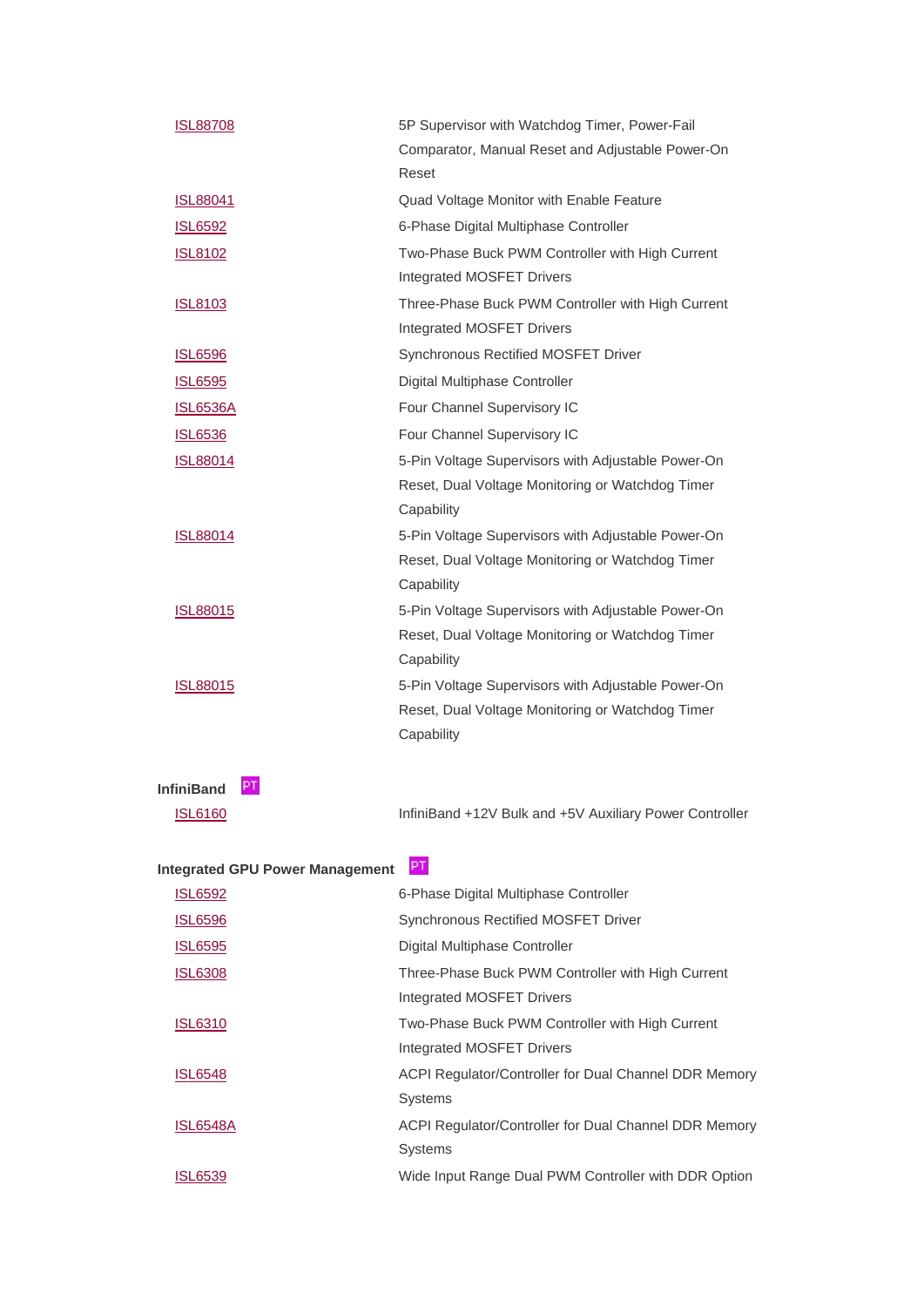| <b>ISL6522B</b>           | Buck and Synchronous Rectifier Pulse-Width Modulator   |
|---------------------------|--------------------------------------------------------|
|                           | (PWM) Controller                                       |
| <u>ISL6537A</u>           | ACPI Regulator/Controller for Dual Channel DDR Memory  |
|                           | Systems                                                |
| <b>ISL6534</b>            | Dual PWM with Linear                                   |
| <b>ISL6537</b>            | ACPI Regulator/Controller for Dual Channel DDR Memory  |
|                           | Systems                                                |
| <b>ISL6563</b>            | Two-Phase Multiphase Buck PWM Controller with          |
|                           | Integrated MOSFET Drivers                              |
| <u>ISL6522A</u>           | Buck and Synchronous Rectifier Pulse-Width Modulator   |
|                           | (PWM) Controller                                       |
| <b>ISL6532</b>            | ACPI Regulator/Controller for Dual Channel DDR Memory  |
|                           | Systems                                                |
| <b>ISL6532A</b>           | 3-in-1 ACPI Regulator/Controller for Dual Channel DDR  |
|                           | and DDR2 Memory Systems                                |
| <u>ISL6569A</u>           | 2 Phase Buck PWM Controller                            |
| <b>ISL6559</b>            | Multiphase PWM Controller                              |
| <b>ISL6529</b>            | Dual Regulator Synchronous Rectified Buck PWM and      |
|                           | <b>Linear Power Controller</b>                         |
| <b>ISL6225</b>            | Dual Mobile-Friendly PWM Controller with DDR Memory    |
|                           | Option                                                 |
| <b>ISL6528</b>            | Dual Regulator - Standard Buck PWM and Linear Power    |
|                           | Controller                                             |
| <b>ISL6558</b>            | Multi-Purpose Precision Multiphase PWM Controller With |
|                           | <b>Optional Active Voltage Positioning</b>             |
| <u>ISL6522</u>            | Buck and Synchronous Rectifier Pulse-Width Modulator   |
|                           | (PWM) Controller                                       |
| HIP6012                   | Buck and Synchronous-Rectifier Pulse-Width Modulator   |
|                           | (PWM) Controller                                       |
|                           |                                                        |
| PT<br><b>Chipset Core</b> |                                                        |

| <b>ISL8102</b> | Two-Phase Buck PWM Controller with High Current      |
|----------------|------------------------------------------------------|
|                | <b>Integrated MOSFET Drivers</b>                     |
| <b>ISL8103</b> | Three-Phase Buck PWM Controller with High Current    |
|                | Integrated MOSFET Drivers                            |
| <b>ISL6308</b> | Three-Phase Buck PWM Controller with High Current    |
|                | <b>Integrated MOSFET Drivers</b>                     |
| <b>ISL6310</b> | Two-Phase Buck PWM Controller with High Current      |
|                | <b>Integrated MOSFET Drivers</b>                     |
| <b>ISL6563</b> | Two-Phase Multiphase Buck PWM Controller with        |
|                | <b>Integrated MOSFET Drivers</b>                     |
| ISL6520A       | Single Synchronous Buck Pulse-Width Modulation (PWM) |
|                |                                                      |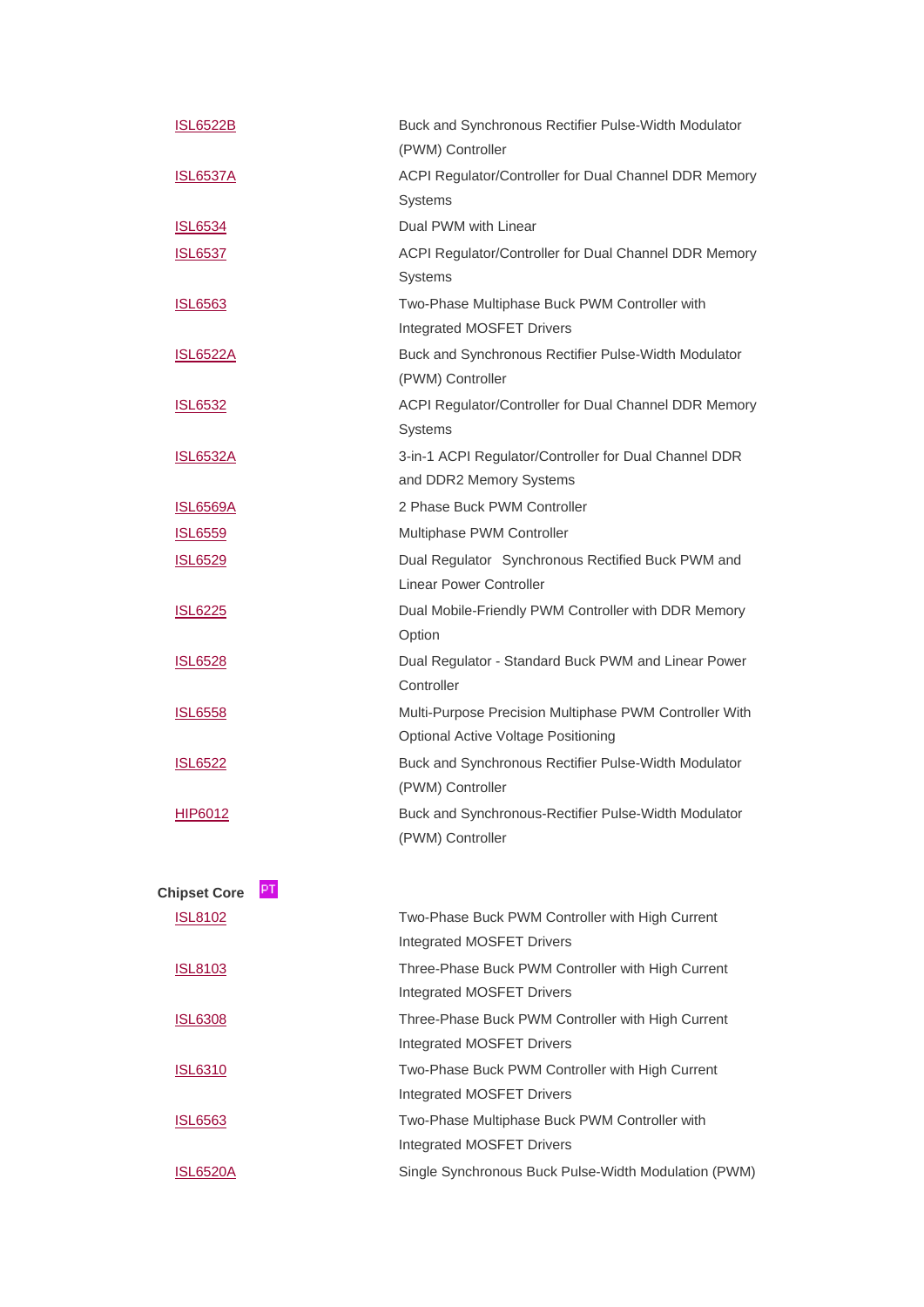#### controller ISL6520A

| <b>RGB Video</b> | PT                                                   |
|------------------|------------------------------------------------------|
| EL5367           | 1GHz Triple Current Feedback Amplifier               |
| EL5306           | 350MHz Fixed Gain Amplifiers with Enable             |
| EL5300           | 200MHz Slew Enhanced VFA                             |
| EL5302           | 400MHz Slew Enhanced VFA                             |
| EL5304           | 700MHz Slew Enhanced VFA                             |
| EL5360           | Low-Power, 200MHz Current Feedback Amplifiers        |
| EL5362           | 500MHz Low Power Current Feedback Amplifiers with    |
|                  | Enable                                               |
| EL5364           | 600MHz Current Feedback Amplifiers with Enable       |
| EL8300           | 200MHz Rail-to-Rail Amplifier                        |
| EL8302           | 500MHz Rail-to-Rail Amplifier                        |
| EL5393A          | Triple 300MHz Current Feedback Amplifier with Enable |
| EL5462           | 500MHz Low Power Current Feedback Amplifier          |
|                  |                                                      |

| PT.<br>RS-232 Interface |                                                        |
|-------------------------|--------------------------------------------------------|
| <b>ICL3238</b>          | 1 microamp, +3V To +5.5V, 250kbps, RS-232 Transceivers |
|                         | With Enhanced Automatic Powerdown                      |
| <b>ICL3237E</b>         | +/-15KV ESD Protected, 1 Microamp Supply-Current, +3V  |
|                         | to +5.5V, 250kbps or 1000kbps, RS-232                  |
|                         | <b>Transmitters/Receivers</b>                          |
| <b>ICL3238E</b>         | +/-15kV ESD Protected, +3V To +5.5V, 1 microamp,       |
|                         | 250kbps, RS-232 Transceivers With Enhanced Automatic   |
|                         | Powerdown                                              |
| <b>ICL3237</b>          | 1 Microamp Supply-Current, +3V to +5.5V, 250kbps or    |
|                         | 1000kbps, RS-232 Transmitters/Receivers                |
| <b>ICL3224</b>          | 1 microamp, +3V To +5.5V, 250kbps, RS-232 Transceivers |
|                         | With Enhanced Automatic Powerdown                      |
| <b>ICL3224E</b>         | +/-15kV ESD Protected, +3V To +5.5V, 1 microamp,       |
|                         | 250kbps, RS-232 Transceivers With Enhanced Automatic   |
|                         | Powerdown                                              |
| <b>ICL3225</b>          | 1 Microamp, +3V to +5.5V, 1Mbps, RS-232 Transceivers   |
|                         | with Enhanced Automatic Powerdown                      |
| <b>ICL3225E</b>         | 115kV ESD Protected, +3V to +5.5V, 1Microamp, 1Mbps,   |
|                         | RS-232 Transceivers with Enhanced Automatic            |
|                         | Powerdown                                              |
| <b>ICL3226</b>          | 1 microamp, +3V To +5.5V, 250kbps, RS-232 Transceivers |
|                         | With Enhanced Automatic Powerdown                      |
| <b>ICL3226E</b>         | +/-15kV ESD Protected, +3V To +5.5V, 1 microamp,       |
|                         | 250kbps, RS-232 Transceivers With Enhanced Automatic   |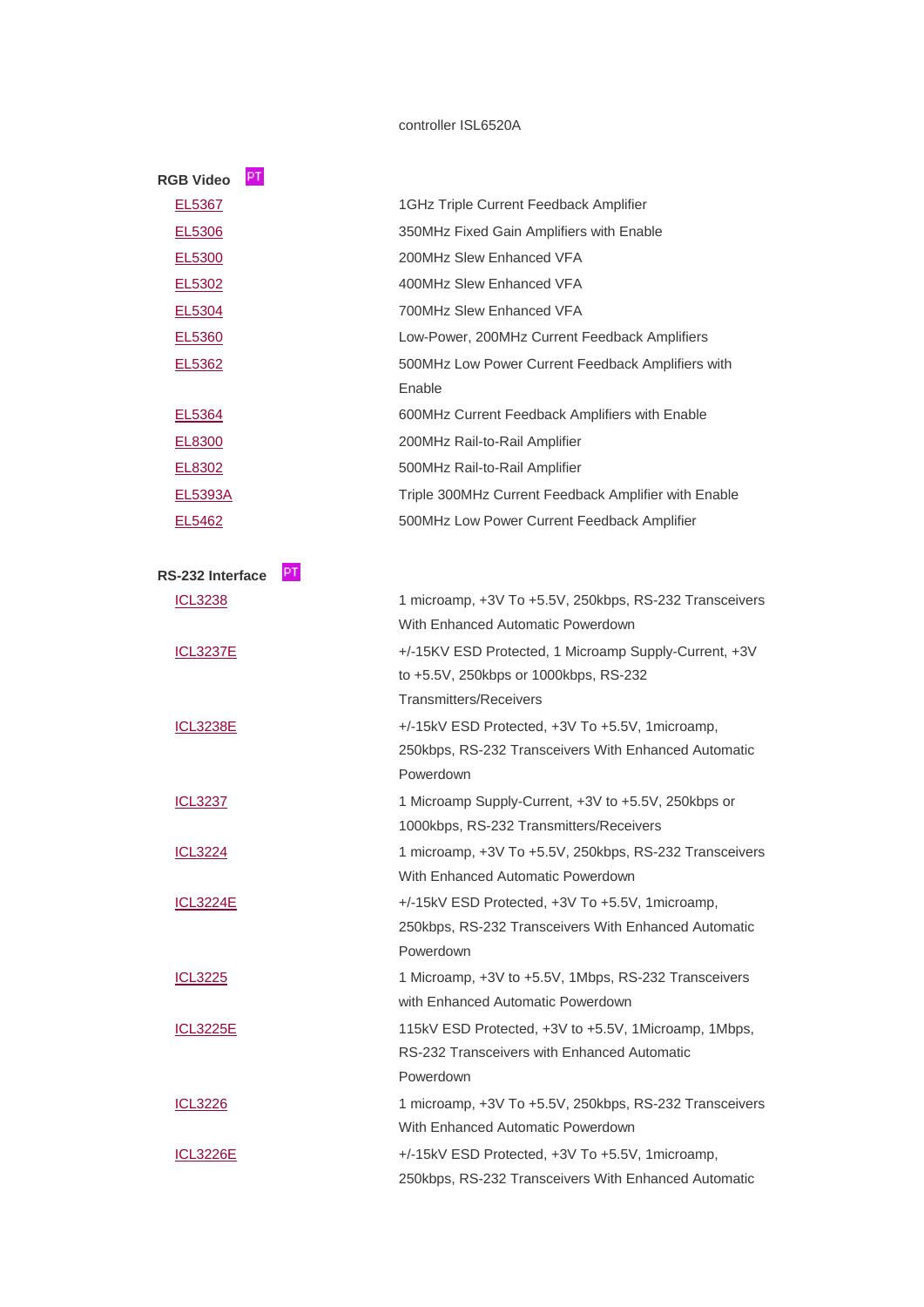|                 | Powerdown                                              |
|-----------------|--------------------------------------------------------|
| <b>ICL3227E</b> | 115kV ESD Protected, +3V to +5.5V, 1Microamp, 1Mbps,   |
|                 | RS-232 Transceivers with Enhanced Automatic            |
|                 | Powerdown                                              |
| ICL3217         | Low Power, +3V To +5.5V, 250kbps, RS-232               |
|                 | Transmitters/Receivers                                 |
| <b>ICL3217E</b> | Low Power, +3V To +5.5V, 250kbps, RS-232               |
|                 | <b>Transmitters/Receivers</b>                          |
| <b>ICL3244</b>  | 1 microamp, +3V To +5.5V, 250kbps, RS-232 Transceivers |
|                 | With Enhanced Automatic Powerdown                      |
| <b>ICL3244E</b> | +/-15kV ESD Protected, +3V To +5.5V, 1microamp,        |
|                 | 250kbps, RS-232 Transceivers With Enhanced Automatic   |
|                 | Powerdown                                              |
| <u>ICL3245</u>  | 1 Microamp, +3V to +5.5V, 1Mbps, RS-232 Transceivers   |
|                 | with Enhanced Automatic Powerdown                      |
| <b>ICL3245E</b> | 115kV ESD Protected, +3V to +5.5V, 1Microamp, 1Mbps,   |
|                 | RS-232 Transceivers with Enhanced Automatic            |
|                 | Powerdown                                              |
| <b>ICL3207</b>  | Low Power, +3V To +5.5V, 250kbps, RS-232               |
|                 | <b>Transmitters/Receivers</b>                          |
| <b>ICL3207E</b> | Low Power, +3V To +5.5V, 250kbps, RS-232               |
|                 | <b>Transmitters/Receivers</b>                          |
| <b>ICL3221</b>  | 1 Microamp Supply-Current, +3V to +5.5V, 250kbps,      |
|                 | RS-232 Transmitters/Receivers                          |
| <u>ICL3221E</u> | +/-15kV ESD Protected, +3V to +5.5V, 1Microamp,        |
|                 | 250kbps, RS-232 Transmitters/Receivers                 |
| <b>ICL3232</b>  | 1 Microamp Supply-Current, +3V to +5.5V, 250kbps,      |
|                 | RS-232 Transmitters/Receivers                          |
| <b>ICL3232E</b> | +/-15kV ESD Protected, +3V to +5.5V, 1Microamp,        |
|                 | 250kbps, RS-232 Transmitters/Receivers                 |
| <b>ICL3222</b>  | 1 Microamp Supply-Current, +3V to +5.5V, 250kbps,      |
|                 | RS-232 Transmitters/Receivers                          |
| <b>ICL3222E</b> | +/-15kV ESD Protected, +3V to +5.5V, 1Microamp,        |
|                 | 250kbps, RS-232 Transmitters/Receivers                 |
| ICL3223         | 1 Microamp Supply-Current, +3V to +5.5V, 250kbps,      |
|                 | RS-232 Transmitters/Receivers                          |
| <b>ICL3223E</b> | +/-15kV ESD Protected, +3V to +5.5V, 1Microamp,        |
|                 | 250kbps, RS-232 Transmitters/Receivers                 |
| ICL3243         | 1 Microamp Supply-Current, +3V to +5.5V, 250kbps,      |
|                 | RS-232 Transmitters/Receivers                          |
| <b>ICL3243E</b> | +/-15kV ESD Protected, +3V to +5.5V, 1Microamp,        |
|                 | 250kbps, RS-232 Transmitters/Receivers                 |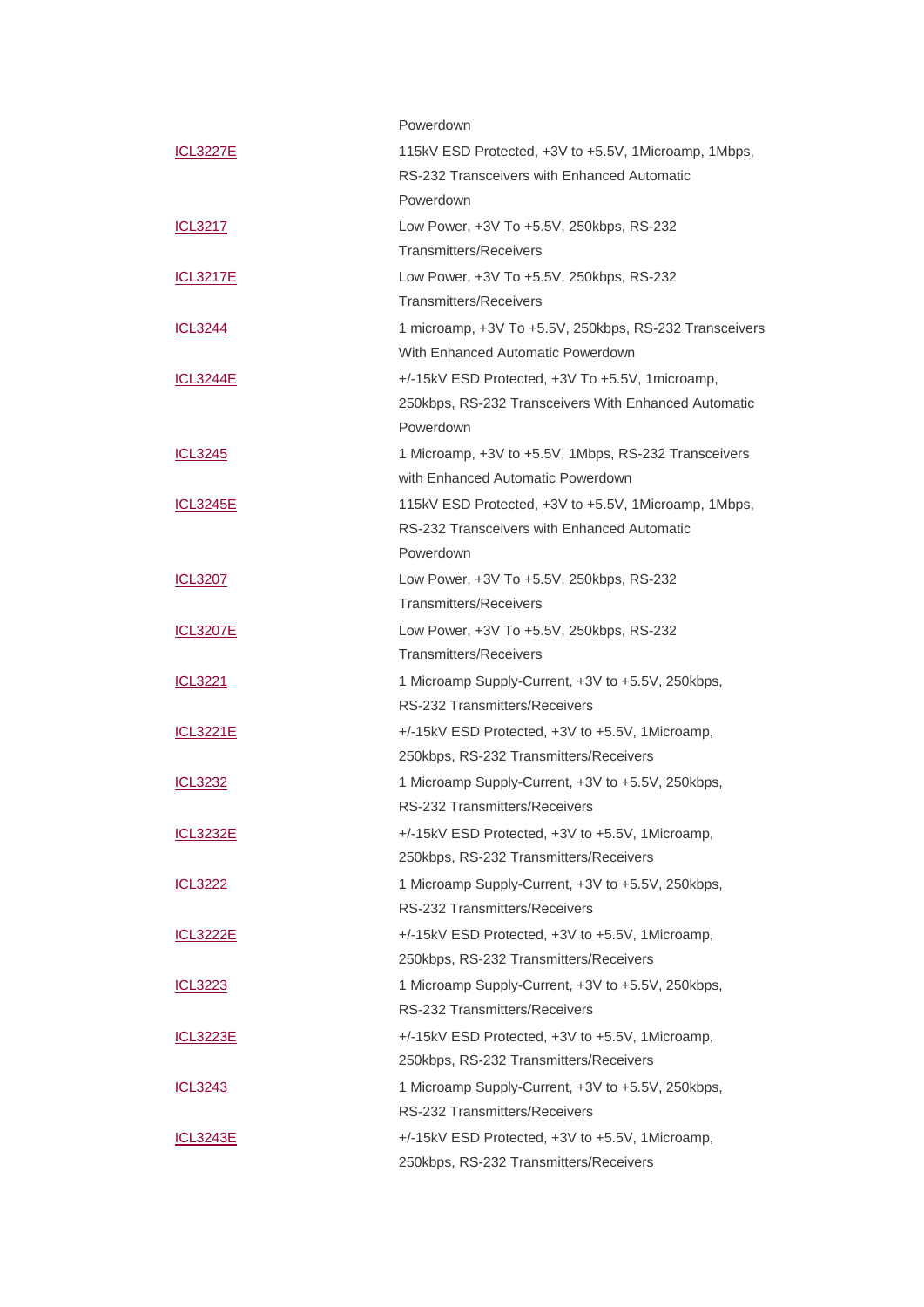| <b>ICL3241E</b> | +/-15kV ESD Protected, +3V to +5.5V, 1Microamp,   |
|-----------------|---------------------------------------------------|
|                 | 250kbps, RS-232 Transmitters/Receivers            |
| <b>ICL3241</b>  | 1 Microamp Supply-Current, +3V to +5.5V, 250kbps, |
|                 | RS-232 Transmitters/Receivers                     |
| <b>HIN208E</b>  | +/-15kV, ESD-Protected, +5V Powered, RS-232       |
|                 | <b>Transmitters/Receivers</b>                     |
| <b>HIN202E</b>  | +/-15kV, ESD-Protected, +5V Powered, RS-232       |
|                 | <b>Transmitters/Receivers</b>                     |
| <b>HIN206E</b>  | +/-15kV, ESD-Protected, +5V Powered, RS-232       |
|                 | <b>Transmitters/Receivers</b>                     |
| <b>HIN207E</b>  | +/-15kV, ESD-Protected, +5V Powered, RS-232       |
|                 | <b>Transmitters/Receivers</b>                     |
| <b>HIN202</b>   | +5V Powered RS-232 Transmitters/Receivers' with   |
|                 | 0.1 Microfarad External Capacitors                |
| <b>HIN206</b>   | +5V Powered RS-232 Transmitters/Receivers' with   |
|                 | 0.1Microfarad External Capacitors                 |
| <b>HIN207</b>   | +5V Powered RS-232 Transmitters/Receivers' with   |
|                 | 0.1 Microfarad External Capacitors                |
| <b>HIN208</b>   | +5V Powered RS-232 Transmitters/Receivers' with   |
|                 | 0.1 Microfarad External Capacitors                |

| <b>System Interface Controller</b> | PT                                    |
|------------------------------------|---------------------------------------|
| <b>ISL6117</b>                     | <b>Power Distribution Controllers</b> |
| <b>ISL6120</b>                     | <b>Power Distribution Controllers</b> |
| <b>ISL6115</b>                     | <b>Power Distribution Controllers</b> |
| ISL 6116                           | <b>Power Distribution Controllers</b> |

| <b>ISL6119</b> | USB Dual Port Power Supply Controller                |
|----------------|------------------------------------------------------|
| <b>ISL6121</b> | Single Supply Integrated Current Limiting Controller |

**Power Sequencer**

**USB Interface**

 [ISL6123](http://www.intersil.com/products/deviceinfo.asp?pn=ISL6123) Power Sequencing Controllers [ISL6124](http://www.intersil.com/products/deviceinfo.asp?pn=ISL6124) Power Sequencing Controllers [ISL6125](http://www.intersil.com/products/deviceinfo.asp?pn=ISL6125) Power Sequencing Controllers [ISL6126](http://www.intersil.com/products/deviceinfo.asp?pn=ISL6126) Power Sequencing Controllers [ISL6127](http://www.intersil.com/products/deviceinfo.asp?pn=ISL6127) Power Sequencing Controllers [ISL6128](http://www.intersil.com/products/deviceinfo.asp?pn=ISL6128) Power Sequencing Controllers

**SM Bus Accelerator** [ISL88694](http://www.intersil.com/products/deviceinfo.asp?pn=ISL88694) SMBus Accelerator (SMA)